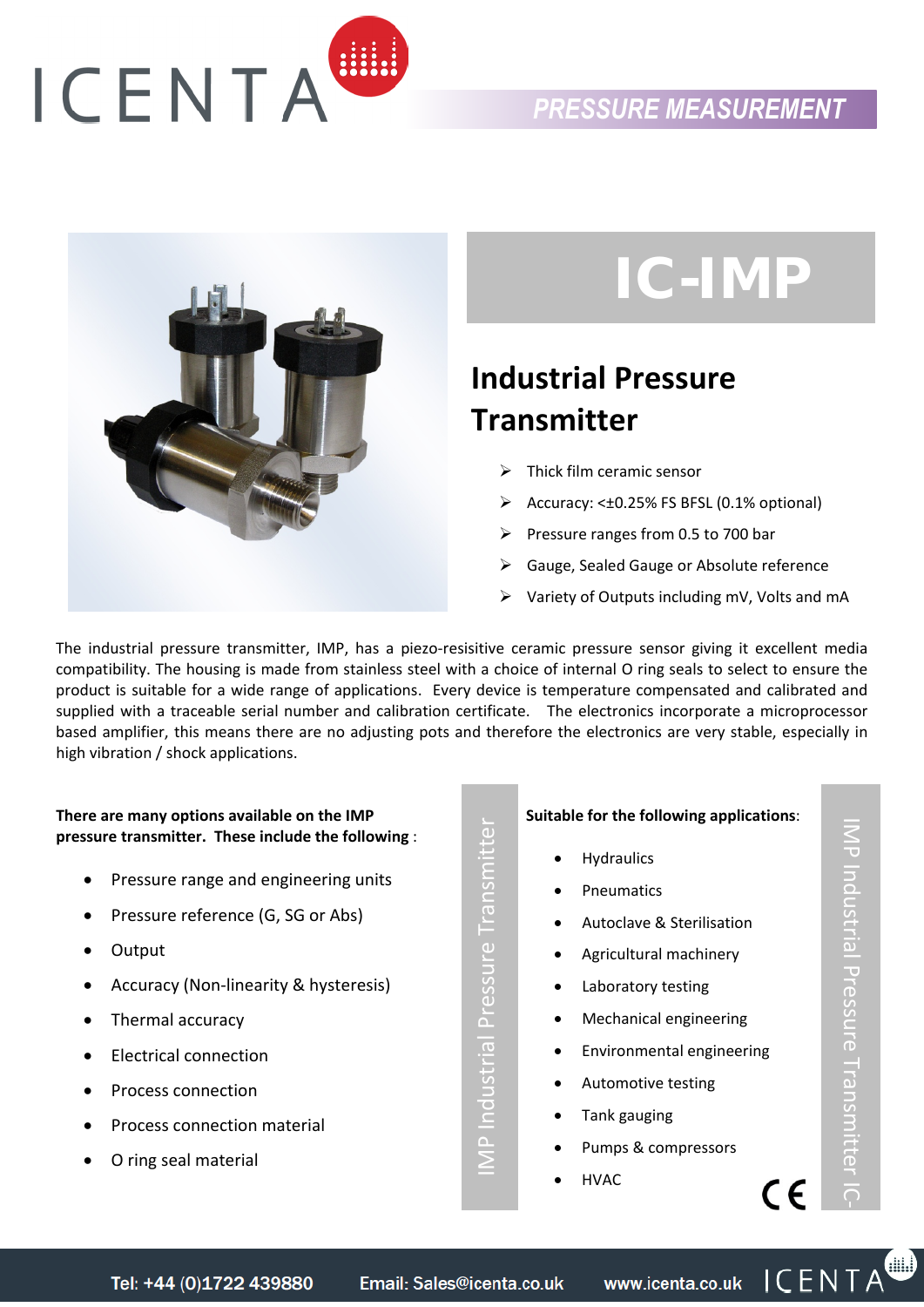## **IC-IMP Industrial Pressure Transmitter**

| Input Pressure Range            |     |     |           |           |       |       |         |         |     |     |     |     |            |
|---------------------------------|-----|-----|-----------|-----------|-------|-------|---------|---------|-----|-----|-----|-----|------------|
| Nominal pressure, Gauge         | Bar | 0.5 |           |           |       | 10    | 20      | 50      | 100 | 250 | 400 | 600 | <b>700</b> |
| Nominal pressure, Absolute & SG | Bar | 0.5 |           |           |       | 10    | 20      | 50      | 100 | 250 | 400 | 600 | <b>700</b> |
| Compound Range                  | Bar |     | $-10^{1}$ | $-12^{1}$ | $-15$ | $-19$ | $-1.19$ | $-1.29$ | -   | -   |     |     |            |
| Permissible Overpressure        | Bar |     |           | 4         | 10    | 20    | 40      | 100     | 200 | 400 | 650 | 880 | 880        |

Burst Pressure Bar 2 4 5 12 25 50 120 250 500 650 880 880 1) <±0.1% / FS (BFSL) accuracy not possible in this range

Output Signal & Supply Voltage

| and the contract of the con-<br>- - -<br>Wire system | Output                         | <b>Supply Voltage</b> |
|------------------------------------------------------|--------------------------------|-----------------------|
| 2-wire                                               | 4 - 20mA                       | $9 - 32V$ dc          |
|                                                      | $0 - 5V$ dc                    | $9 - 32V$ dc          |
|                                                      | $0 - 10V$ dc                   | $13 - 32V$ dc         |
|                                                      | $1 - 5V$ dc                    | $9 - 32V$ dc          |
| 3-wire                                               | $1 - 10V$ dc                   | $13 - 32V$ dc         |
|                                                      | $1 - 6V$ dc                    | $9 - 32V$ dc          |
|                                                      | $0 - 6V$ dc                    | $9 - 32V$ dc          |
|                                                      | 0.5 to 4.5V dc                 | 5V dc                 |
|                                                      | Passive mV/V (un-rationalised) | $2 - 30V$ dc          |
| 4-wire                                               | 2mV/V (rationalised)           | $2 - 30V$ dc          |
|                                                      | 10mV/V (amplified)             | $3 - 12V$ dc          |
|                                                      |                                |                       |

#### Performance

| Accuracy (Non-linearity & hysteresis) | $<\pm 0.25\%$ / FS (BFSL)<br>< $\pm 0.1\%$ / FS (BFSL) optional |                                      |  |  |  |  |
|---------------------------------------|-----------------------------------------------------------------|--------------------------------------|--|--|--|--|
|                                       | 2-wire                                                          | Zero & Full Scale, $<\pm 0.5\%$ / FS |  |  |  |  |
| Setting Errors (offsets)              | 3-wire                                                          | Zero & Full Scale, $<\pm 0.5\%$ / FS |  |  |  |  |
|                                       | 4-wire                                                          | see table below                      |  |  |  |  |
|                                       | 2-wire                                                          | Rmax = [(VS – VS min) / 0.02] Ω      |  |  |  |  |
| Permissible Load                      | 3-wire                                                          | $Rmin = 10 k \Omega$                 |  |  |  |  |
|                                       | 4-wire                                                          | $Rmin = 11 k \Omega$                 |  |  |  |  |
|                                       | Supply                                                          | $mV/V$ & 0.5 to 4.5V – Ratiometric,  |  |  |  |  |
| Influence Effects                     |                                                                 | other outputs - < 0.005 % FS / 1V    |  |  |  |  |
|                                       | Load                                                            | $0.05$ % FSO / kΩ                    |  |  |  |  |

| Permissible Temperatures & Thermal Effects |                                                         |                                         |  |  |  |  |  |  |  |
|--------------------------------------------|---------------------------------------------------------|-----------------------------------------|--|--|--|--|--|--|--|
| Media temperature                          | -20°C to +135°C (150°C with integrated cooling element) |                                         |  |  |  |  |  |  |  |
| Ambient temperature                        |                                                         | $-20^\circ$ to $+80^\circ$ C            |  |  |  |  |  |  |  |
| Storage temperature                        | $-40^{\circ}$ C to $+125^{\circ}$ C                     |                                         |  |  |  |  |  |  |  |
| Compensated temperature range              | $+20^{\circ}$ C to $+80^{\circ}$ C                      |                                         |  |  |  |  |  |  |  |
|                                            |                                                         | $\leq$ ±0.04% / FS / °C (option code 4) |  |  |  |  |  |  |  |
| Thermal Zero Shift (TZS)                   |                                                         | $\leq$ ±0.02% / FS / °C (option code 2) |  |  |  |  |  |  |  |
| Thermal Span Shift (TSS)                   | $\leq$ ±0.01% / FS / °C (option code 1)<br><-0.015%/°C  |                                         |  |  |  |  |  |  |  |
|                                            |                                                         |                                         |  |  |  |  |  |  |  |
| Tel: +44 (0)1722 439880                    | Email: Sales@icenta.co.uk                               | www.icenta.co.uk ICENTA                 |  |  |  |  |  |  |  |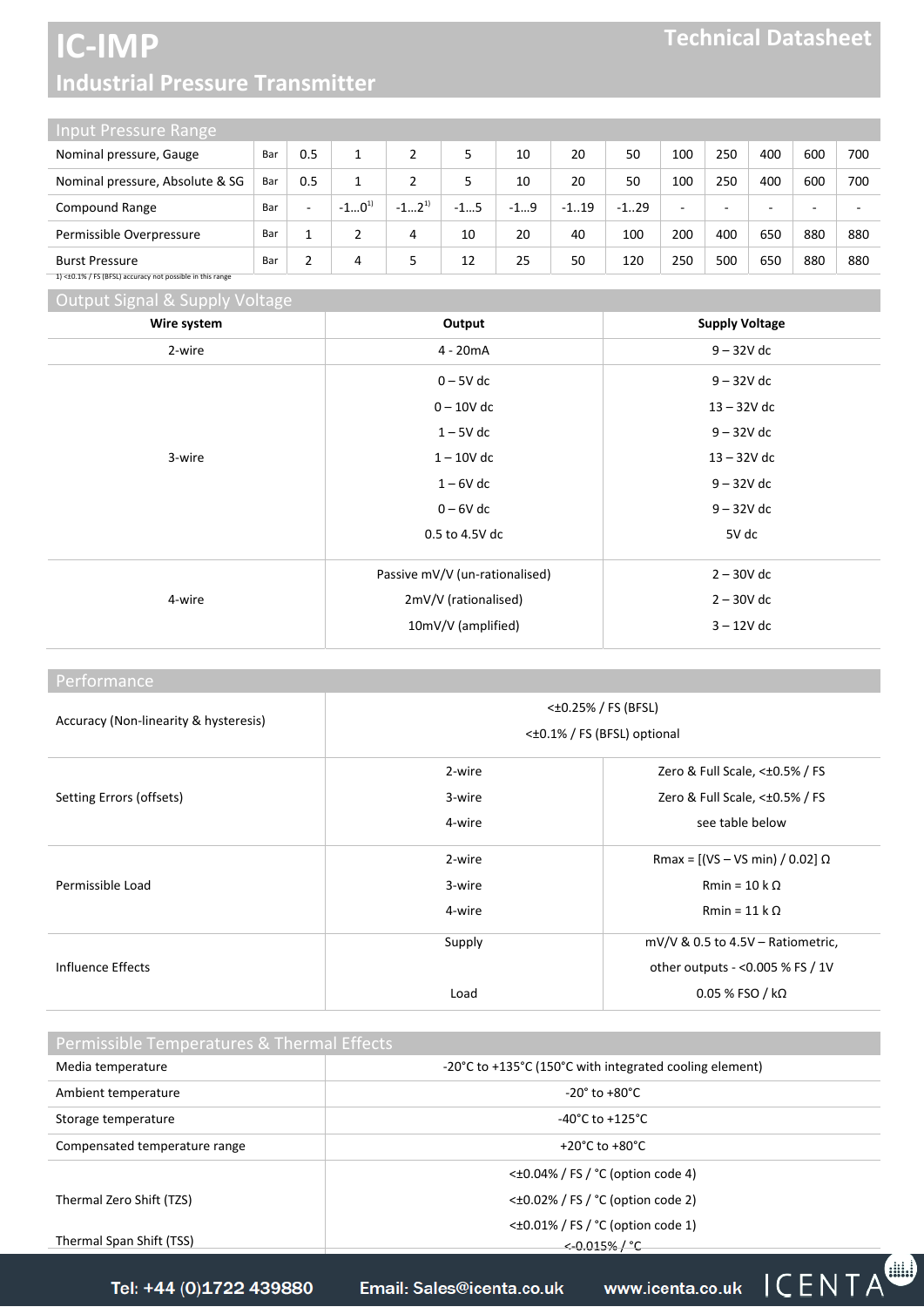# **IC-IMP Industrial Pressure Transmitter**

| <b>Electrical Protection</b>       |                                |
|------------------------------------|--------------------------------|
| Supply reverse polarity protection | No damage but also no function |
| Electromagnetic compatibility      | <b>CE Compliant</b>            |
|                                    |                                |

| <b>Mechanical Stability</b> |                        |
|-----------------------------|------------------------|
| Shock                       | 100 g / 11 ms          |
| Vibration                   | 10 g RMS (20  2000 Hz) |

#### **Materials**

| Housing & process connection | 303 Stainless Steel<br>316L Stainless Steel (optional)<br>High Grade DUPLEX Stainless Steel UNS31803 (optional) |
|------------------------------|-----------------------------------------------------------------------------------------------------------------|
| 'O' ring seals               | Viton<br>NBR, Nitrile (optional)<br>EPDM (optional)<br>Chemraz (optional)                                       |
| Diaphragm                    | Ceramic Al <sub>2</sub> O <sub>3</sub> 96 %                                                                     |
| Media wetted parts           | Housing and process connection, 'O' ring seal, diaphragm                                                        |

#### **Miscellaneous**

| 2-wire, 3-wire & 4-wire<br>Limits at $25mA$ , Typ. 6mA, Typ. $2-5mA$ |                                                  |  |  |  |  |
|----------------------------------------------------------------------|--------------------------------------------------|--|--|--|--|
|                                                                      |                                                  |  |  |  |  |
| Any                                                                  |                                                  |  |  |  |  |
|                                                                      |                                                  |  |  |  |  |
|                                                                      | >500M Ω at 50V dc                                |  |  |  |  |
|                                                                      | Approx. 100g<br>$>$ 100 x 10 <sup>6</sup> cycles |  |  |  |  |

| Typical Passive mV/V Outputs |      |        |        |        |         |        |         |        |        |        |                      |        |
|------------------------------|------|--------|--------|--------|---------|--------|---------|--------|--------|--------|----------------------|--------|
| Nominal pressure             | Bar  |        |        |        | 10      | 20     | 50      | 100    | 250    | 400    | 600                  | 700    |
| Output                       | mV/V | 2.03.5 | 2.04.0 | 2.44.5 | 3.6.6.0 | 2.54.0 | 4.0.6.5 | 3.14.8 | 3.14.8 | 3.14.8 | 3.7 <sub>0.5.7</sub> | 4.36.7 |
| <b>Zero Setting Error</b>    | mV/V | 0.1    | 0.1    | 0.1    | 0.1     | 0.1    | 0.1     | 0.1    | 0.1    | 0.1    | 0.1                  | 0.1    |
| Span Setting Error           | %    | 30     | 30     | 30     | 30      | 30     | 30      | 30     | 30     | 30     | 30                   | 30     |

#### Wiring Designation

|        |            | Small Plug &<br>Socket<br>(Code A) | Large Plug &<br>Socket<br>(Code B) | IP66 Cable<br>(Code C) | AMP 6-pin<br>Bayonnet<br>(Code D) | IP68 Vented<br>Cable<br>(Code E) | Binder 6-pin<br>connector<br>(Code F) | M12x1, 4-pin<br>connector<br>(Code G) |
|--------|------------|------------------------------------|------------------------------------|------------------------|-----------------------------------|----------------------------------|---------------------------------------|---------------------------------------|
| 2-wire | +ve Supply | Pin 1                              | Pin 1                              | Red                    | Pin 1                             | Red                              | Pin 1                                 | Pin 1                                 |
|        | -ve Supply | Pin 2                              | Pin 2                              | Blue                   | Pin 2                             | Blue                             | Pin 2                                 | Pin 2                                 |
|        | Ground     | Earth Pin                          | Earth Pin                          | Green                  | Earth Pin                         | White                            | Pin 3                                 | Pin 3                                 |
| 3-wire | +ve Supply | Pin 1                              | Pin 1                              | Red                    | Pin 1                             | Red                              | Pin 1                                 | Pin 1                                 |
|        | -ve Supply | Pin 2                              | Pin 2                              | Blue                   | Pin 2                             | Blue                             | Pin <sub>2</sub>                      | Pin 2                                 |
|        | +ve Output | Pin 3                              | Pin 3                              | Green                  | Pin 3                             | White                            | Pin 3                                 | Pin 3                                 |
|        | Ground     | Earth Pin                          | Earth Pin                          | Yellow                 | Earth Pin                         | Yellow                           | Pin 4                                 | Pin 4                                 |
| 4-wire | +ve Supply | Pin 1                              | Pin 1                              | Red                    | Pin 1                             | Red                              | Pin 1                                 | Pin 1                                 |
|        | -ve Supply | Pin 2                              | Pin 2                              | Blue                   | Pin 2                             | Blue                             | Pin 2                                 | Pin 2                                 |
|        | +ve Output | Pin 3                              | Pin 3                              | Green                  | Pin 3                             | White                            | Pin <sub>3</sub>                      | Pin 3                                 |
|        | -ve Output | Earth Pin                          | Earth Pin                          | Yellow                 | Pin 4                             | Yellow                           | Pin <sub>4</sub>                      | Pin 4                                 |

Tel: +44 (0)1722 439880

Email: Sales@icenta.co.uk

www.icenta.co.uk